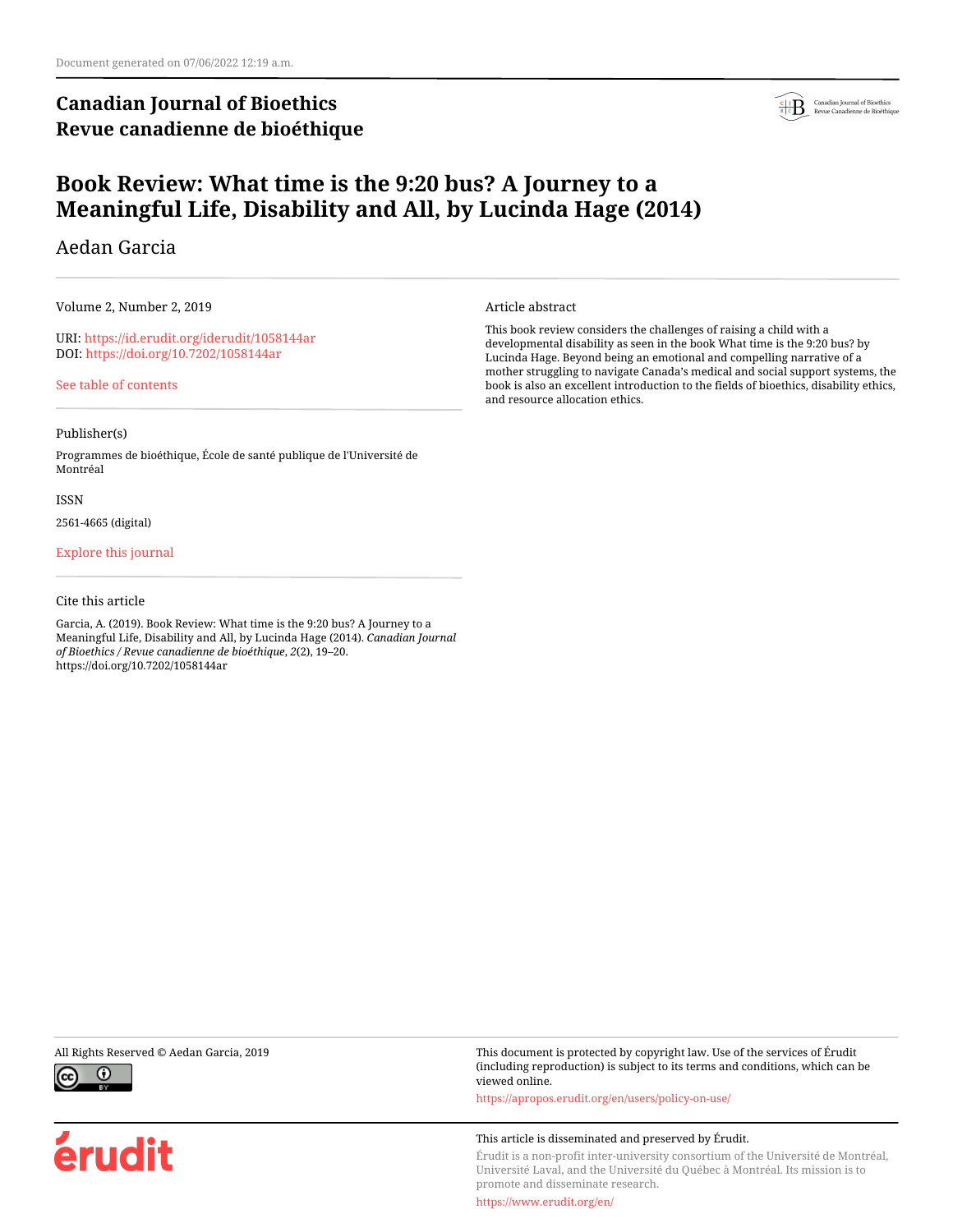## **COMPTE RENDU / REVIEW**

# **Book Review:** *What time is the 9:20 bus? A Journey to a Meaningful Life, Disability and All***, by Lucinda Hage (2014)**

Aedan Garcia<sup>1</sup>

Ce compte rendu examine les défis de l'éducation d'un enfant ayant une déficience intellectuelle telle que vue dans le livre *What time is*  the 9:20 bus? de Lucinda Hage. En plus d'être le récit émouvant et bus? by Lucinda Hage. Beyond being an emotional and compelling convaincant d'une mère qui lutte pour naviguer à travers les systèmes narrative of a mother struggling to navigate Canada's medical and de soutien médical et social du Canada, le livre est aussi une excellente introduction aux domaines de la bioéthique, de l'éthique du the fields of bioethics, disability ethics, and resource allocation ethics. handicap et de l'allocation des ressources.

## **Mots-clés Keywords**

bioéthique, éthique du handicap, allocation des ressources, soutien communautaire, services résidentiels

## **Résumé Abstract**

This book review considers the challenges of raising a child with a developmental disability as seen in the book *What time is the 9:20*  social support systems, the book is also an excellent introduction to

bioethics, disability ethics, resource allocation, community support, residential services



*What time is the 9:20 bus?* [1] is an account of a mother, Lucinda Hage, raising her son, Paul, who has a rare neurological disorder called tuberous sclerosis complex (TSC). Beyond the book being an emotional and compelling narrative of a mother struggling to navigate Canada's medical and social support systems, it is also an excellent introduction to the fields of bioethics, disability ethics, and resource allocation ethics. Overall, the book shows the immense difficulties that children with disabilities face in hospitals, schools, social programs, and in sustaining independent living strategies. The book is also very much about the emotional and social impact of raising a child with a developmental disability.<sup>1</sup>

The book is broken up into four parts. In part I, Lucinda and her husband John make the decision to adopt a baby (Paul). Soon thereafter, it was discovered that Paul had TSC, which brings challenges for Lucinda as she realizes that her son will likely fall behind other children in his neurological development. Due to the stress of raising a child who constantly suffered from seizures, in addition to the collapse of Lucinda's social life and relationships, the common theme of chaos arises. In parts 2 through 4, Paul enters his high school years and the book centres on the theme of recovery. Lucinda remarries a man named Murray (after her initial marriage to John ended). The marriage brings stability and more support for Paul and this affords Lucinda a novelty in her life: free time. The themes of opportunity and community arise as well. At this time, Lucinda begins to consider, what will Paul do after he graduates? In response to this question she forms a support circle consisting of people who wanted to help Paul. When they convene, they discuss strategies to help Paul attain two main goals: 1) find him a fulfilling job and 2) find him housing so he can live independently. For employment, the support circle considers Paul's passions. Since he was young, Paul had a love for vacuums, motors, and lawn mowers. With some help he was provided the opportunity to work as a housekeeper at the Holiday Inn. Following these events, Paul was put into contact with another boy with a developmental disability. A living accord was made between the two and they would split living expenses and rent an apartment. The plan worked and Lucinda let go, not just of Paul but of two decades of hardships and triumphs. From that point onwards, Paul lived alone. Although he encountered some hurdles, Paul managed to adjust to living independently and completed a transformation that defied the odds.

The book brings to attention many realities surrounding family life when a child has a developmental disability. In her book, Lucinda seems to spare no detail, of both successes and setbacks, when speaking about the pressures that families face in these scenarios. In relation to bioethics, disability ethics, and the ethics of resource allocation, *What time is the 9:20 bus?* speaks to the issue of a society-wide focus on solely helping young children with disabilities, and as a result, neglecting them as adults. It is mentioned that there are many resources, institutions, government funds, and charities that help children with disabilities, however, these resources dwindle as children enter the adult world.

In the childhood of Paul, the book shows that children with developmental disabilities are often treated solely through a medical lens that attempts to address their disability with the use of prescription drugs and other treatments, but their social well-being is often missed. In this light, one major theme to be drawn from this work is that we must treat the person, not the disability. At many points, the book mentions the massive amount of prescription drugs that Paul is given, mostly to control his seizures. However, Lucinda notes that Paul made his greatest improvements when he was given the opportunity to make friends and develop social connections beyond his parents (although, medication was necessary to allow him to get to this point). He made further progress as he grew older and was employed by the YMCA Camp Wanakita and eventually the Holiday Inn. In these places, Paul did not just make friends; he learned social etiquette and how to meaningfully contribute to society. It was at these various points that Paul grew more aware of the world around him and was able to find his place. This is one of the major reasons why Paul's story is a success story.

 1 I chose to use the term "developmental disability" when I refer to Paul because it seems to best describe his condition. In the book, the doctor explained that Paul's development will likely be delayed. To give better context, the doctor who diagnosed Paul explained to Lucinda that, "Yes. His development will likely be quite delayed" [p.16]. It might also be important to add that the diagnosis was made in 1986 and there was even less of an understanding of TSC when compared to now.